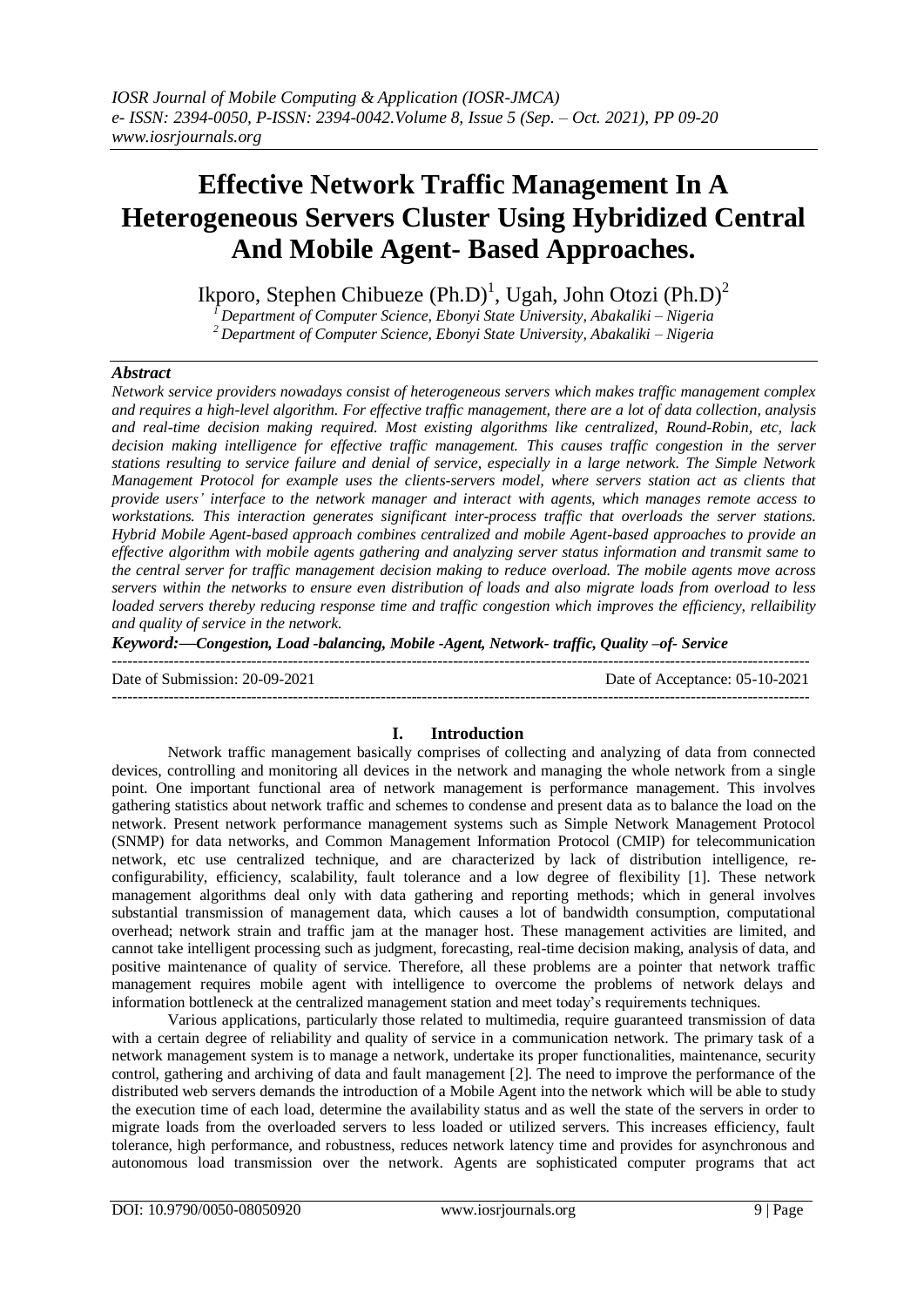autonomously on behalf of their users, across open and distributed environments, in order to solve complex problems [2].

Presently, mobile agents can be deployed to manage traffic in today's large heterogeneous networks. They are special software objects that can migrate from one node to another carrying logic and data, performing actions on behalf of the user. In Mobile agent-based network traffic management, agents are equipped with network management capabilities and are allowed to issue requests to managed devices (or nodes) after migrating to these nodes. Mobile agents give the flexibility of analyzing the managed node locally. Instead of querying the managed node for every fixed interval and analyzing the performance from management station, mobile agent can be dispatched to analyze the node locally [3].

## **II. Literature Review**

**Definition of a Heterogeneous Network:** According to [4] and [5], defined Heterogeneous network as a distributed system that consists of set of various servers with the same functionality but different processing capabilities. The fundamental problem associated with this in terms of load balancing is the choice of static and dynamic load balancing policies. The nature of heterogeneous network is that the servers involved have different speed, communication link speeds, memory sizes, and variable external loads due to the variation of the servers. Every server in the network acts as a server having same copies of data and resources that may be requested by the users.

**Heterogeneous versus Homogeneous servers:** The heterogeneity or homogeneity in server could be software based or hardware (machine) based. Whether the heterogeneity of the server is software or hardware, their performances and output always vary [6] and [7].

**Heterogeneity Server based on Software:** According to [6] and [7], the software-based heterogeneity of server can be seen in terms of the platform with which they are running on. In this case, the variation in the operational platforms are considered and seen as major factor that affect the performance and the output of server. These operational platforms include Internet Information Services (IIS) and Apache platforms.

**Apache Server Platform:** Apache always known as the Apache HTTP web server is an open source Web server application that is managed by the Apache Software Foundation. It is freely distributed, and its open source license means users can edit the underlying code to tweak performance and contribute to the future development of the program [8]. Although Apache will run on all major operating systems, it is mostly used in combination with Linux. The two, combined with MySQL database and PHP scripting language, comprise the popular LAMP Web server solution [9].

In terms of performance, Apache is better than IIS. However, in most cases, Apache is still held back by two of its main features:

**a.** Feature bloat: Apache is seen to be an extremely feature-rich application with users only using about 10% of the features on a regular basis.

**b.** Apache is a process-based server: In a process-based server, each simultaneous connection requires a separate thread and this incurs significant overhead. An asynchronous server, on the other hand, is event-driven and handles requests in a single or very few threads [10]

**Internet Information Services (IIS) Server Platform:** Internet Information Services platform is Microsoft's web server offering and are second to Apache. It is a core Microsoft product and is bundled and runs on Windows operating systems. It is a closed software product and supported solely by Microsoft. It has a newer version called IIS Express that has been installable as a standalone freeware server from Windows XP SP3 onwards. But this version only supports http and https [11] and [12]. In terms of feature, performance and security, there are solid improvements with IIS when compared to Apache. Security especially has been one area of significant gain, making huge leaps from the days of IIS 6.0's vulnerability to the infamous Code Red worm. Although, IIS has been called out as still being poor at supporting PFS (Perfect Forward Secrecy) – a property of key cryptography that ensures a long-term key, it will not be compromised if a single component session key is compromised or broken. IIS vulnerability is also largely blamed on its operating system parent since most malware targets Windows, and Linux (Apache's main choice of Operating System) is itself an offshoot of the inherently iron-clad Unix OS [12].

**Heterogeneity Server Based on Hardware (Machine):** Heterogeneity of server could be based on the host machines. In this case, server machines are heterogeneous if there is variation in Central Processing Unit processing speed, Hard Disk type and transfer rate, bandwidth usage and RAM. This components variation plays a big role on the rate of job processing and overall performance of the servers and their output. However, when the server makeup is the same, they are called homogeneous servers. In this case, the variation of their job processing rate is always the factor of job requirements and server reliability [13] and [14].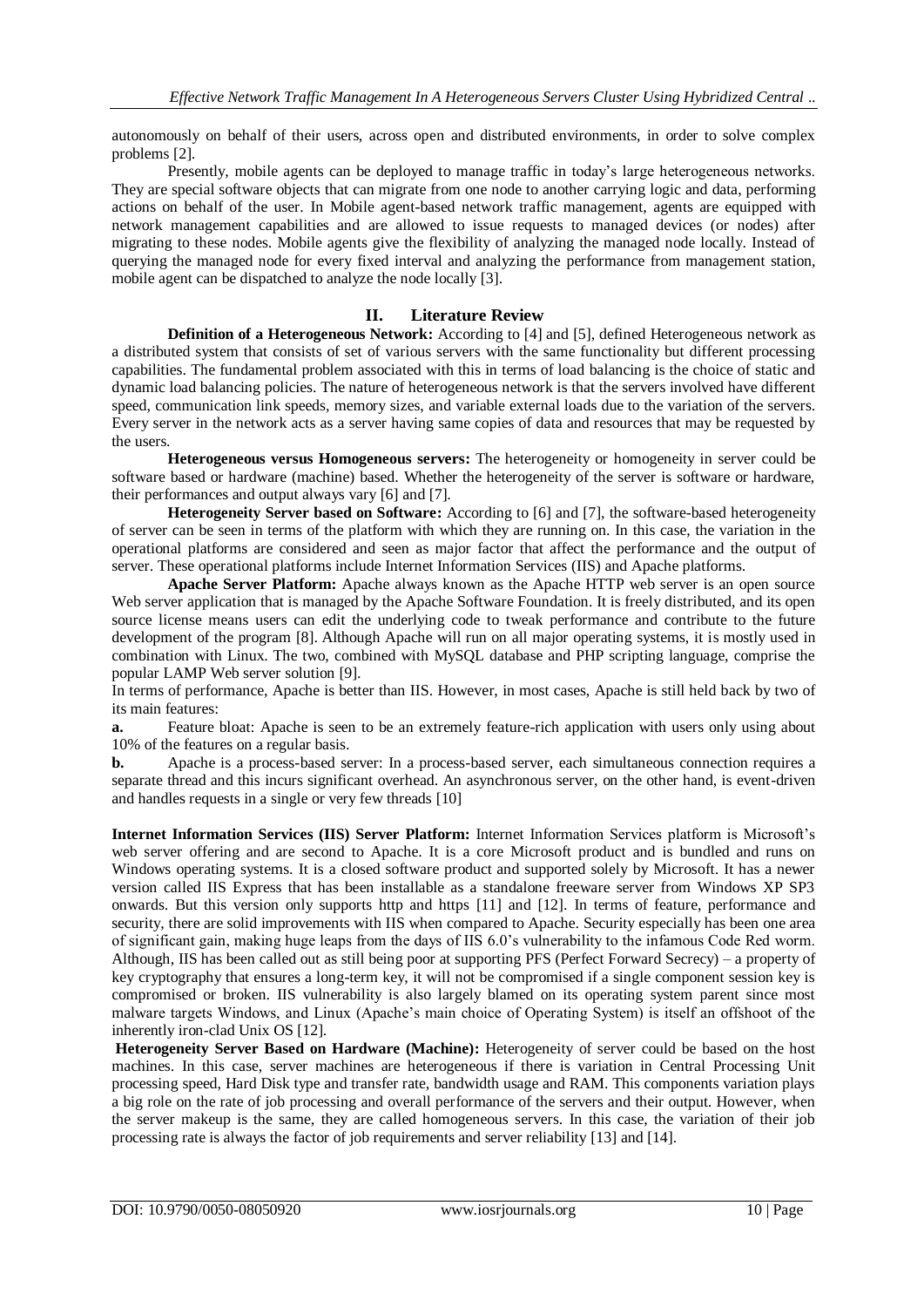**Importance of Network Traffic Management in Heterogeneous server:** Network Traffic management is very essential in distributed computing system with heterogeneous servers in order to improve the quality of service by managing customer loads that are changing over time. The request demands of incoming requests are optimally distributed among available system resources to avoid resource bottlenecks and to fully utilize available resources [15].

According to [16] and [17], Network Traffic management heterogeneous server network is an active technology that allows for shaping, transforming and filtering of the network traffic by routing and balancing them to the optimal server. Traditional load balancing methods are implemented in an open network based on message passing paradigm [18]. Current network management systems such as SNMP and CMIP, etc. have flaws as they are only limited to distribution of workload to various servers and ensuring that they get to their respective destinations using the specified technology inbuilt in them with no consideration to the processing capabilities of such servers and as well the execution time required by the distributed loads, which determines the availability or otherwise of connected servers. This does not allow for scalability, availability, fault tolerability and quick response time especially as the servers are with varied in their operational capability. Hence, the simple server granting these services as provided by these approaches make the traffic in the network vulnerable to failure at the peak traffic time.

The importance of traffic management in a heterogeneous server network is that it helps to increase availability, reliability, optimize resource utilization, improve throughput, maintain stability, and provide fault tolerant capability, minimize response time and avoid overload of any simple resources. This improves the quality of service by managing customers' loads and ensuring that all the incoming requests are optimally distributed among available system resources to avoid resource bottlenecks and as well ensure full utilization of available resources [15].

In a heterogeneous server farm, network traffic management ensures workload distribution across multiple computing resources within the network cluster, such as computers, computer clusters, network links, central processing units, or even disk drives. It usually involves dedicated software or hardware, such as multilayer switch or a Domain Name System server process. Load balancing divides traffic between network interfaces on a network node (OSI model layer 1) basis [19].

With the mobility and autonomous properties of mobile agent, there exists enormous amount of potential areas in which they may be of great assistance. Mobile agents are never restricted to local execution environments, nor forced to communicate through structured but robust mechanisms rather, they have the ability to halt execution, travel to another host and resume its execution there. Hence, the network is at its disposal. This therefore, represents a great leap forward in terms of distributed systems and information management. Their ability to migrate computation toward resources, and agents which notifying the user of the changes in the network environment and dispatching the agent to carry out some tasks offline, makes them not only outstanding and unique, but also more advantageous compared to other software. They can transverse the Internet, often on behalf of their user. [20], In their work postulated that intelligent search agents access dynamic information in heterogeneous networks. Mobile agents are considered to be effective in many applications such as reduction of network workload and network latency. They can help reduce the network bandwidth consumption by creating agents which handle transactions, and sending them to where data resides. This ensures that instead of intermediate results and information passing over the wire, only the agents need to be sent. This will definitely help to solve the problem in the client/server network bandwidth which is valuable resources in distributed applications, [21]. Therefore, the slogan of mobile agent application is: move the computations to the data rather than the data to the computations, [22].

According to [21], mobile agent architectures can solve the problems caused by intermittent or unreliable network connections. With their asynchronous and autonomous execution properties, mobile agents can be dispatched into the network where they work independently and return results when the host reconnects to the network, [23].

Mobile agents are capable of sensing their environments and reacting dynamically to changes which can make them useful especially in intrusion detection. They can move around to gain better position or avoid danger, clone themselves for redundancy and parallelism, or marshal other agents for assistance. Hence, mobile agents can assist to build robust and fault-tolerant systems, [3].

Mobile agents reduce design risks, and the decision about the location of code (client versus servers) can be pushed toward the end of the development and the system can be easily modified after it is built and in operation, [21].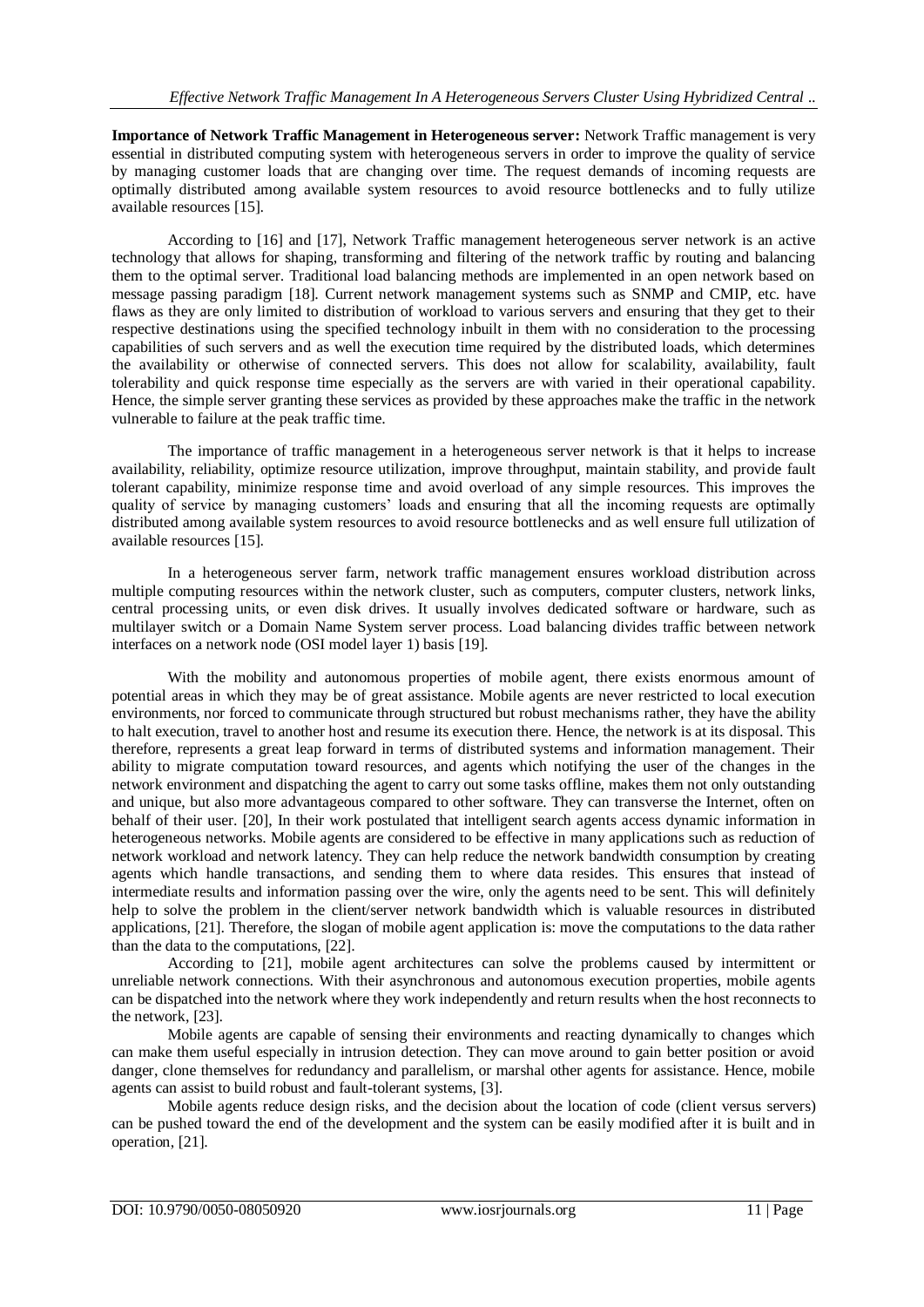They are generally independent of computer system and transport layer despite network computing been fundamentally heterogeneous. Hence, they have the potential to provide optimal conditions for seamless system integration, [23].

According to [24], mobile agents provide the following advantages:

- **They save spaces**: Mobile agent code and state do not need permanent storage in the hosts they run.

They are asynchronous and autonomously Interactive: Mobile agents can be delegated to perform a certain task and the agent is intelligent enough to decide at execution time, with whom it needs to communicate.

**They reduce network traffic**: Mobile agents are based on the concept of bringing computation to data rather than data to computation.

- **They provide robustness and fault tolerance**: Mobile agents can be used to increase availability of certain service by assigning individual agents for each service.

They support Heterogeneous Environment: The mobility framework support of mobile agents allows them to be separated from the host and its operating systems.

**Centralized/Manager Server-Based Newtork Traffic Managemnet Approach in a Cluster Network:** According to [25], centralized server approach allows for the provision of a centralized server for every cluster which is not assigned with any workload at the beginning of the process. This central server serves as a dummy server where loads are assigned each time the overloaded server is not be able to find the lightly loaded server in the cluster to transfer loads. Here, whenever a particular server is overloaded, the manager server first searches for other lightly loaded server within the cluster; and when found, the load is then transferred to the found server, thereby balancing the system loads. However, if no other lightly loaded primary server then the centralized server takes notice of wait for free server to transfer the load. The centralized server is made to have some better configuration structure than other server in the cluster. The network traffic between centralized server and all other servers are kept at minimal level in order to avoid network delays. With this arrangement, any overloaded server can easily reach the centralized server and transfer the load easily in case it is heavily loaded. According to [26], the central server is responsible for making the load balancing decision and with the information required for the process being obtained from the remaining slave servers, usually on demand basis or within a predefined fixed time interval. The need for the system load information may also be gathered only when the system's current load status changes. According to [27], the central server always select the server with least load when compared with other servers in the cluster whenever new request is created and need to be assigned. The central server maintains the load status of all the servers within the cluster which it stores locally. Whenever a server's load staus is changed, a message is sent by such server to the central server to keep it updated. However, the need for all the servers within the cluster to update the central manager with their load status leads to more inter process communication which may cause network congestion and it has scalability limitation as the major setback, [28].

A particular server can become unavailable due to failure or planned/unplanned downtime. At this situation, it is the duty of the central server to take over immediately from the failed server. The central server can as well function as a failover server and performs no other function other than taking over from failed servers, [29]. This ensures that at every point in time, workloads are distributed to the computing devices to avoid long wait by the central server even without the knowledge of the client/user. This ensures that the clients don't experience any downtime during the operation, [30].

**Mobile Agent and Network Traffic Management:** The introduction of Mobile Agent (MA) into network traffic management in a heterogeneous cluster server environment provides new technology with which an autonomous program can migrate on its own or host controlled from one server to another in a network. This means that a program running in a host can suspend its execution at any point and transfer itself to another host (or even request the host to transfer itself to its destination) and then resume execution from the same point of suspension, [31].

Mobile agents are designed to collect the load information of the various heterogeneous servers proactively and communicate the load information to the central server. The mobile management unit in the central server receives the load information and computes the rank of the server. The least loaded server is given a rank of one. Based on the rank of the server, the mobile management unit updates the dispatcher table in the dispatcher. The dispatcher table is dynamically updated and it is used by the dispatcher to migrate load to the server using the specified policy thereby balancing workload in the network, [32].

Mobile Agents are autonomous programs that are proactive, reactive, and can migrate freely from one host to another in heterogeneous networks, transporting its state and code from home host to another and executing various operations on the network, [33]. They interact with each other as they move from one server to another sharing information and spreading intelligence across the network, [34].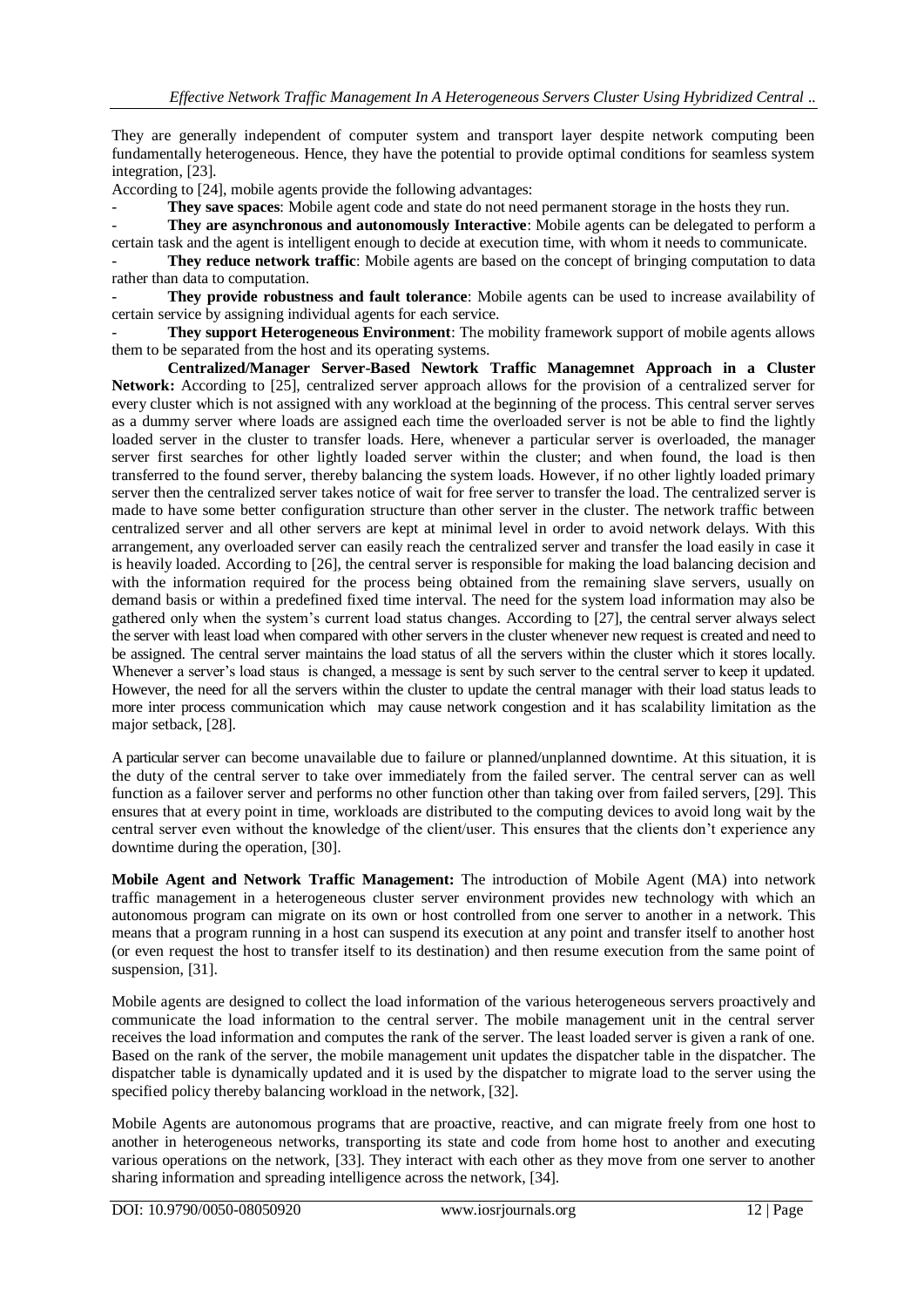According to [15], Load balancing is very essential in distributed computing systems in order to improve the quality of service and the management of client requests which continue to change. It allows for all incoming requests optimally to be distributed among the available servers to avoid resource bottlenecks as well as to fully utilize the available resources. Mobile agents help in managing the network by ensuring that the loads on the network are distributed evenly to all the servers so as to avoid server being idle or overloaded. This mobile agent-based model provides high flexibility, efficiency, and low network traffic, less communication latency time and will be highly asynchronous. They are designed to undertake intelligent processing such as judgment, forecasting, decision making, data analysis and maintenance of quality of service which the management agents do not provide, [35]. They can suspend their execution at any arbitrary point and jump to another server and resume execution there. Their mobility features allow them to be created, deployed, and terminated without disrupting the network configuration, [1].

According to [36], Mobile agents could be described as autonomous intelligent software entity capable of reasoning, migrating and running in another remote node within a heterogeneous network, which is capable of searching and gathering results in cooperation with other mobile agents, and returning to the home site after completing the attributed tasks. It performs the user's tasks by migrating and executing on server hosts connected to the network. Each agent is typically composed of the agent code, the agent execution thread along with execution stack, and the agent data part, which correspond to the values of the agent's global variables. Mobile Agents differ from remote procedure call approaches because, in mobile agent system, the mobile agents moves to where the data source resides and resumes execution there while in remote procedure call systems, the data is brought to the running process after a remote procedure is executed. Again, with mobile agent systems, agents move and execute tasks in remote hosts when they choose whereas in the other approaches, the process is executed by other programs that may reside on the side of the communication link. Hence, mobile agent approaches is much faster than a remote procedure calls. They additionally possesses basic agent model and navigation model including life-cycle model, computational model, security model, and communication model with which software agents are recognized, [24].

**Mobile Agents and Network Load Balancing in a Heterogeneous Server Network:** Mobile agents in heterogeneous server network control network's devices and save the manager capacity and network bandwidth. Since mobile agents are programs being sent across the network from client to the server or vice versa, they can travel in network following their itinerary and carrying logic and data to perform a set of management tasks at each of the visited nodes in order to meet their designed objectives, [37].

According to [38], Mobile agent technology provides solution to the various load distribution problems in a heterogeneous server with different computational abilities, where process migrations are traditionally under the supervision of centralized controller. With this technology, multi agents are responsible for the decentralization of computational load distribution. A complex application can be divided into autonomous parts, each of which delegated to one or more mobile agents. Each of the mobile agents is in charge of searching for the node of the network which offers the most convenient resources, where to execute its own part of code. These agents can move to other node where more computational resources are available for more efficient load distribution. These mobile agents are capable of cooperating with other agents in the network in order to perform complex or dynamic tasks. They can read from and write to a shared blocked of memory on each node, and can use this facility both to coordinate with other agents executing on that node and to leave information behind for subsequent visitors.

The mobile agent-based load balancing technique ensures that no server is idle or overloaded and allows network use all its capacity efficiently. It provides ways for managing the network resources in a wellorganized approach. It allows for better use of the exciting network infrastructure, improves service to the end users and reduces the cost of providing these services. The idea is to provide quality of service with dedicated bandwidth, control jitter and avoid latency, which are required by most real time applications, and for recovering loss qualities, [39]. They allow the transformation of current networks into remotely programmable platforms and they are solutions for managing distributed networks.

According to [40], the concept of mobile agent-based load balancing is a better alternative to the traditional client-server programming based on the remote procedure call or the static distributed object paradigm. The use of mobile agents in the management of telecommunication network helps to reduce network traffic by distributing workloads and building scalable and reliable distributed network management system. And to perform optimally, they must communicate to find their peers, to cooperate and negotiate in open environments.

Mobile agent-based load balancing allows for the transfer of the administration tasks to the mobile agents. With this, the network management tasks and computational load are distributed instead of being centralized towards and on the manager hosts, which will ensure quick network connections without noise and without several trials. This will also ensure that the network will be organized in order to work professionally to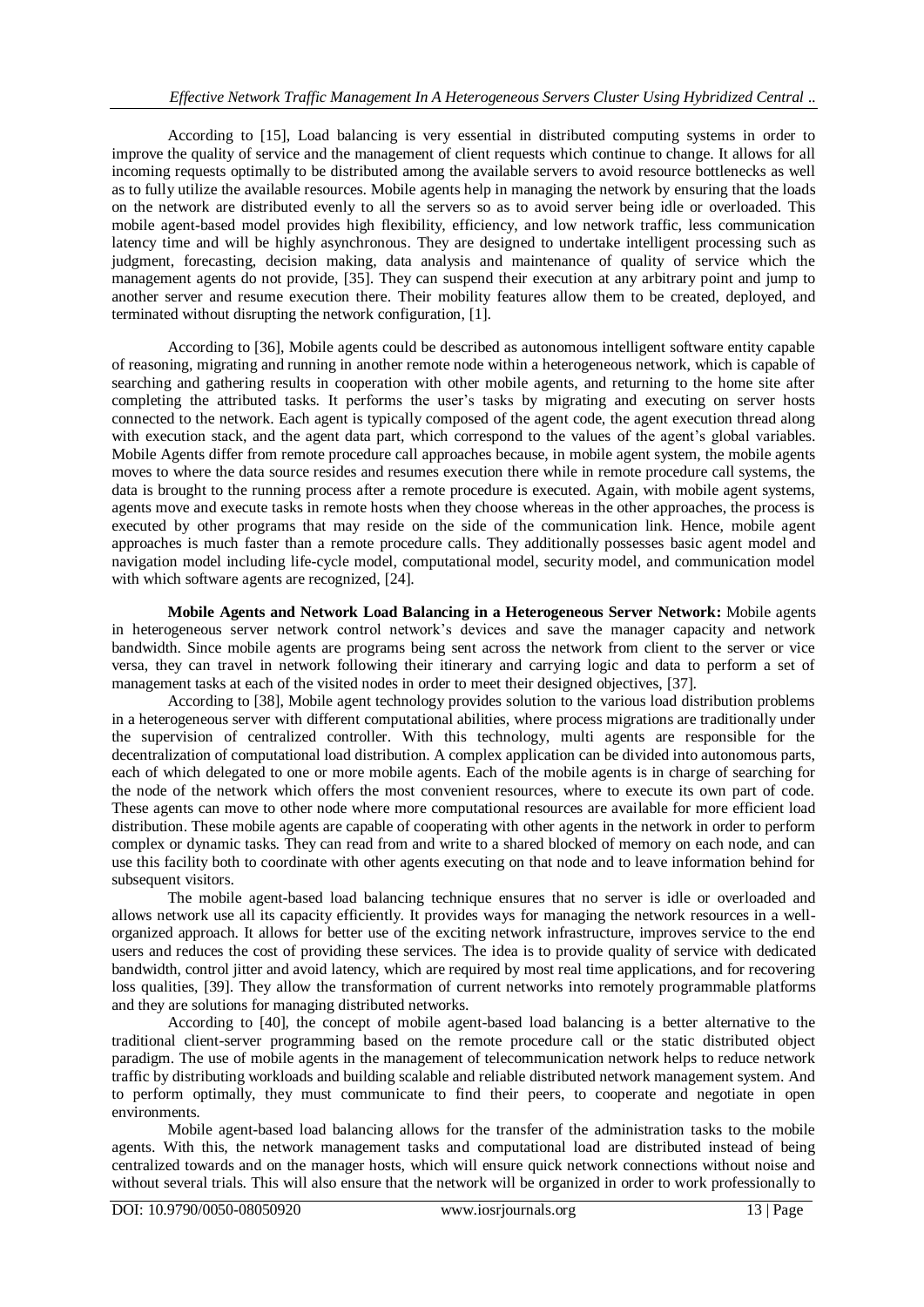adjust to changes successfully and react to problems such as traffic patterns. The use of mobile agent in network load balancing also enables decentralization and potentially solves most of the problems that exist in centralized server/client solutions. This therefore makes such applications to be more scalable, more robust, and can easily be upgraded or customized, [40].

Mobile agent-based technology helps to design a network architecture that is flexible. This is because; they are distributed and can scale upwards in size quite gracefully. Also, because agent populations can change over time, new usage contexts and models can be accommodated. And with the system interaction mediated by the agents, multiple network management strategies can coexist and co-evolve. This helps system engineers to create building blocks for networks which can embrace changes in network size, congestion and proffer user needs, [41].

Mobile agent based helps for quick update of the routing tables and allows for easily modification of the selection criteria. This is done by emitting the corresponding agents which will perform some required modifications in the routing table while considering a given subset of the criteria. This increases flexibility in addition to the modularity of the architecture because of the transparency in the modification of the load agent and strategy agents.

#### **III. Discussion**

**Components of Mobile Agents System:** Mobile Agent Systems depending on what they are set to achieve are usually composed of some components which helps it function very well. Basically, there are three components of mobile agents-based system. They include:

- i. Load Information Agent.
- ii. Location Information/Job Delivery Agent.
- iii. Routing Information/Server Management Agent.

**i. Load Information Agents (LIA):** This works like the information policy in dynamic load balancing algorithm. They are responsible for monitoring the state of each node in the network. They migrate to the shortest next destination node when the node is slightly or moderately loaded. In the same way, if the state of the node is heavily loaded, it (switches to the next mode) launches location agent in all nodes with x – hops far from the current node. If the routing information of nodes with x hops far from the current agent is not available the information agent then launches location agent in all nodes with  $x - 1$  hop far of the current node. And again, if it is not found, it continues decreasing the number of hops until, it arrives to one hop.

**ii. Location/ Job Delivery Agents (L/JDA):** This plays the role of the location policy component of any dynamic load balancing algorithm. The role of the location agent is to find suitable receiver partner for the overload-node that launched it.

iii. **Routing Information/Server Management Agents (RI/SMA):** This is responsible for updating the routing table which resides at each node. It carries a routes vector table containing the communication cost from the assigned node to each other node in the cluster. This table has a lifetime measured by the number of the hops the routing agent is allowed to perform before updating the vector table. The routing agent plays an important role in informing each node in the cluster about the addresses of other nodes and if a failure of a node or a link is detected, it is the role of the routing agent to spread it over the cluster by copying the new table and migrating. However, it is important to consider the propagation delay to move to each node in the cluster before the new table arrives to all other nodes.

**Architecture for Mobile Agent Design Platform in Traffic Management:** Mobile Agents are normally designed using a special framework called Platform for Mobile Agent Development and Execution (PMADE). The design architecture is such that it can consist two component parts, Agent Host (AH), which is responsible for accepting and executing incoming request of autonomous java code and an Agent Submitter (AS), which submit to the mobile agent on behalf of the user to the AH. The AH is the key component of PMADE architecture and consists of the manager modules and the Host Driver as shown in Figure 1. The Host Driver lies at the base of the PMADE architecture and with the manager modules residing just on top of it. It is the basic utility module responsible for driving the AH by ensuring proper co-ordination between various managers and making them work in agreement.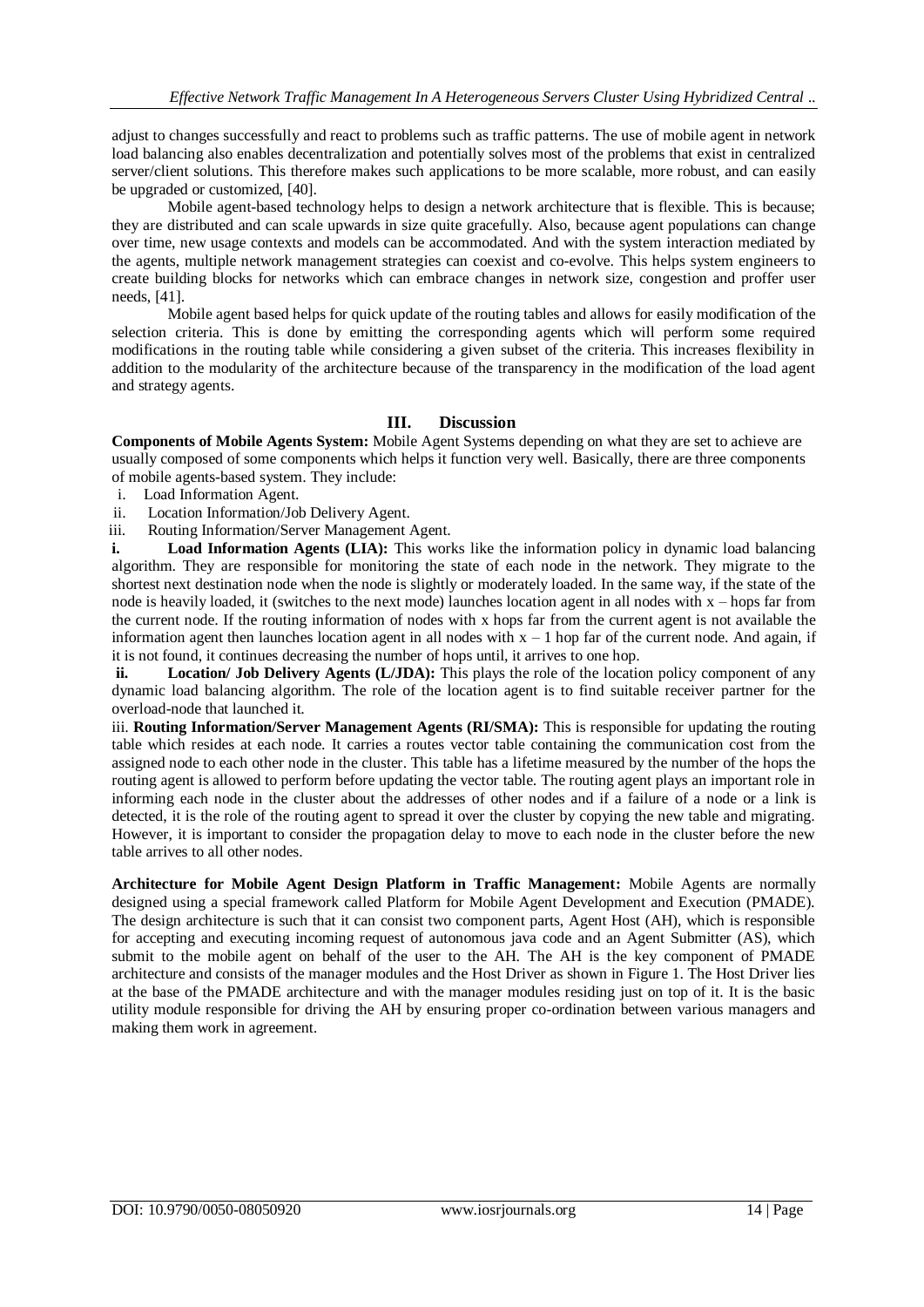

Result from the Mobile Agent

**Figure 1:** The Architecture of PMADE

Whenever any user wants to process a task, the task is submitted to the mobile agent designed to perform such task through the Agent Submitter on the user system. The AS then tries to establish the connection with the specified AH where the user already holds an account. If the connection is established, then AS then submits the MA to the user and then continue with that line execution. The agent host observes the behaviour of the received agent then executes it. The agent execution depends on its environment and its state within which the transformation of agent can be made from one AH to another whenever it is required. Whenever the execution is completed, the agent then submits the result to the AH, which then stores the result until the remote AS retrieve them for the user.

**Operational Mechanism and Implementation Architecture of Mobile Agent:** The operational mechanism of mobile agent is usually designed on the framework called Platform for Load Balancing (PLB). The architecture consists of three components: the Agents, Load Balancing Policy and the Data Bank as shown in Figure 2.

The traffic management policies are the guiding rules that guide the mobile agents in taking load migration decision. The data bank is the data storage for all the entries made through the input interfaces. The mobile agent make use of content based technology and knowledge based engine that is trained and retrained to study the processing speed and availability status of each server. The Mobile Agent was designed using the PLB framework. The implementation was based on the Platform for Mobile Agent Distribution and Execution (PMADE).



**Figure 2:** Architecture of PLB

**Enabling features of Mobile Agent for Network Load Balancing:** Mobile agent paradigm has emerged the exciting paradigm for mobile computing applications. Mobile agent technology helps in the design of wide range of adaptive, flexible application with non permanent connections by adding mobility to code, machine-based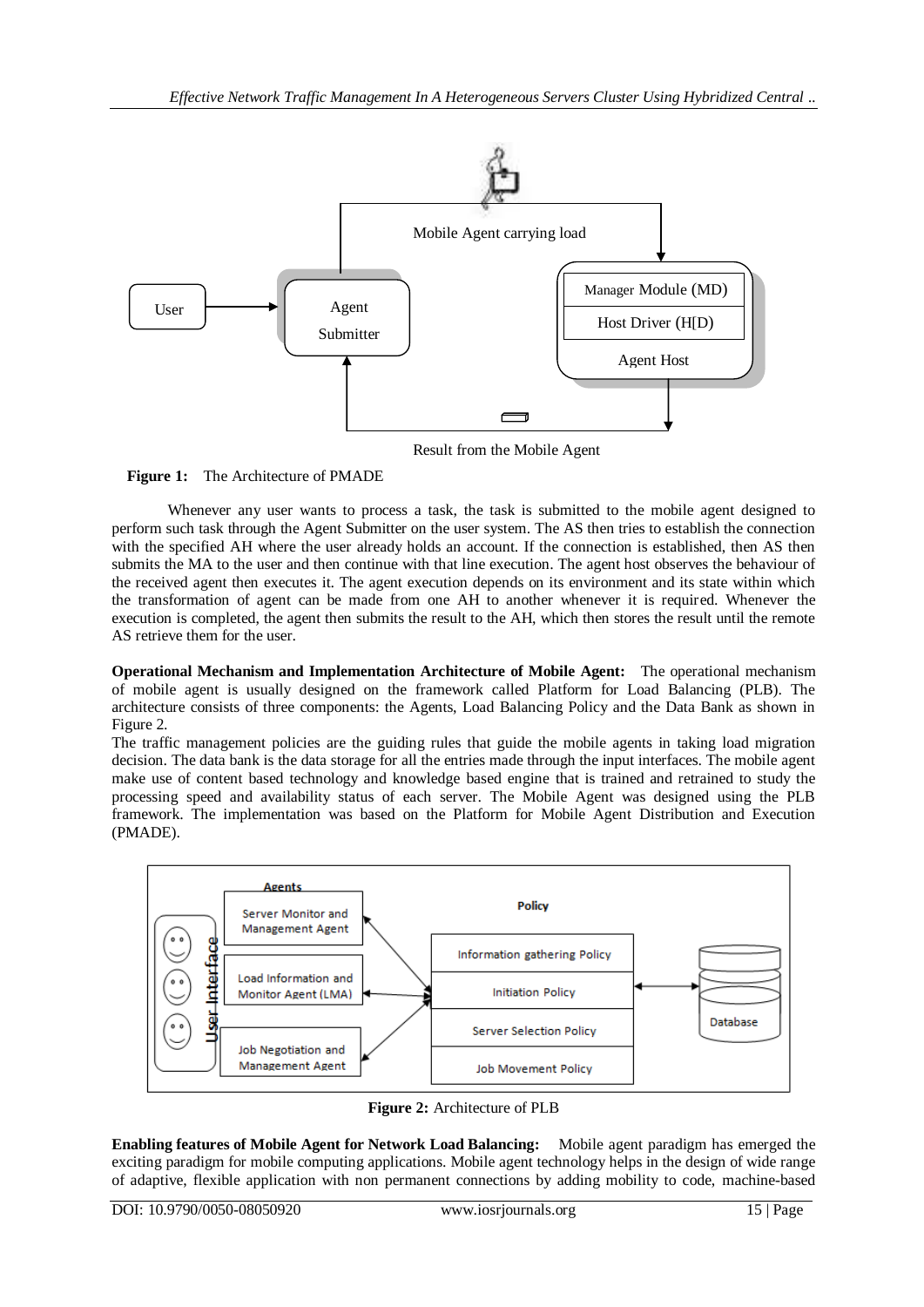intelligence, improved network and database possibilities, [42]. The properties which make mobile agents suitable for design of Mobile agent-based network load balancing include the following:

**i.** Configuration Management: Mobile agents employ their mobility characteristics and dynamic adaptability in software configuration management. In network cluster, many servers are normally connected together and each time there is need to deploy dynamic software which requires reconfiguration with the new software version or data set. [43], stated that mobile agents could be used to convey the new software to all the connected servers. A scalable runtime environment is provided for mobile agents to enable them fit into various types of network.

**ii. Traffic Management:** Mobile agents can proactively and autonomously carry out administrative task such as installation and upgrading of software and periodic monitor of the network. They can be deployed to effectively decentralize network management functions, [44]. They can be dispatched to the remote host containing data and performing computation there. This allows for computations to be moved to the data storage locations instead of moving data to the computing location. This reduces network traffic congestions and improves quality of service.

**iii. Intelligence:** Mobile agents employ techniques from field of artificial intelligence which enables them with some degree of intelligence and common-sense. This also makes them to be smart at arriving at decisions without compromising user's preferences. This reduces response time in service delivery.

**iv. Autonomy:** Mobile agents because of their autonomous feature and nature can decide on the sequence of actions to be performed to achieve the user's target. This feature enables them to operate without human intervention. They only require the specification and they will proceed without the user further monitoring and commanding them.

**v. Robustness and Fault tolerant:** Mobile agent can act and react dynamically in presence of unfavourable situation thereby making it easy to build a robust and fault tolerant distributed and cluster network with them.

**vi. Responsiveness:** Mobile agents perceive their immediate environment (this can be a cluster network, collection of other agents, telecommunication network etc) and respond in timely fashion to changes that may occur in it. In the same time, they can respond to their environment and as well be able to exhibit opportunistic, goal-oriented behavior and take initiative when necessary.

**vii. Adaptive Learning:** Agents learn users' behavior and adapt themselves to suit the users.

viii. Communicative Ability: Agents are social entities and often communicate and collaborate with one another in order to complete their tasks. Hence, it provides a user-friendly interface so that users can easily interact with the agent.

**ix. Seamless System Integration:** Networking computing is heterogeneous in nature both in terms of software and hardware. According to [42], Mobile agents can provide seamless system integration because of dependence only on the environments in which they execute.

**x. Persistence:** The mobility feature of agents also gives them persistence attribute. As agents move from one place to another, it preserves its internal state and data. Particularly, it retains any computing results obtained during execution in the execution environment it is transported from.

# IV. **The Architecture of Proposed System**

The proposed system combines the Centralized Server and Mobile Agent based load balancing techniques. While the central server which serves as the manager server controls and coordinates the load distribution across the network, the mobile agents undertakes the server status information gathering, load information gathering and load transfer across the server cluster in the network. The proposed system architecture consists of n number of clients connected with cloud service providers via the Internet Service Provider (ISP) and consisting of one manager/central server and n pool of shared cluster servers. At the pool of cluster servers, there are three agents; Server Monitoring and Management Agents (SMMAs), Load Information and Monitoring Agents (LIMAs) and Load Negotiation and Transfer Agents (LNTAs) see figure 3.

The SMMAs reside in each of the server in the cluster and gather server information status by constantly checking the I/O networks, memory and CPU utilization. This information is stored in the database from where the manager server gets informed of the status of the entire server within the cluster. This agent usually calculates server's availability or status using three parameters; the average CPU utilization, Memory utilization, and Network Bandwidth utilization represented respectively as CPUμ, MEMμ, and NETμ. The Server Monitor and Management Agent in each server collects the CPUμ, MEMμ, and NETμ of all the individual servers in the cluster with different tasks and stores them in the table called KnowledgeBase Table. This information is used thereafter to categorize the server load status as: under loaded, normal and overloaded. Each SMMA uses its KnowledgeBase table, see Table 1, to monitor its load periodically and determines the load status of the host server. SMMA in the manager server gathers the status information of every server through the Load Information and Monitor Agent (LIMA) which travel around cluster servers to get information about every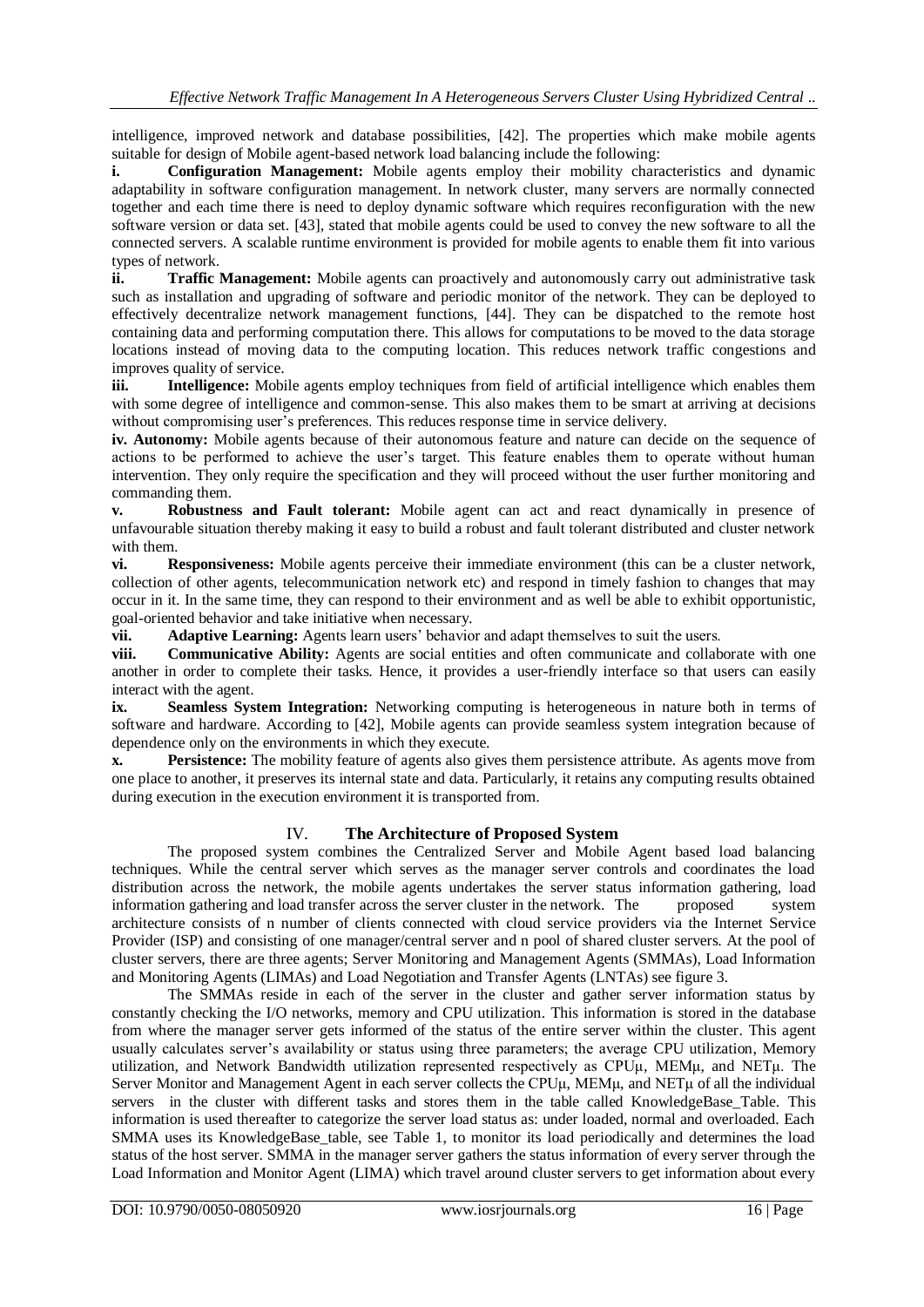server. It is used for maintaining record of specifications of all servers in cluster. The KnowledgeBase table contains Servers' Id, Status of its memory utilization along with CPU utilization, fitness value and load status of all servers.

Server Load Time can be calculated as follows:

Load Time  $%$  = CPU $\mu$  + MEM $\mu$  + NET $\mu \times 100$  - - - - Equation I Where CPUμ , MEMμ , NETμ are average utilization of server CPU, Memory, and Network Bandwidth, respectively during each given period. This is as collected by the SMMA.

| <b>Lable 1.</b> Knowledge Base Table of the Froposed System |            |     |           |                    |  |
|-------------------------------------------------------------|------------|-----|-----------|--------------------|--|
| <b>Server ID</b>                                            | <b>RAM</b> | CPU | <b>BW</b> | <b>Load Status</b> |  |
| Server 1                                                    |            |     |           | Status Server 1    |  |
| Server 2                                                    |            |     |           | Status Server 2    |  |
| Server n                                                    |            |     |           | Status Server n    |  |

The server load status is gotten by calculating the estimated processing time required by each load as follows;

If Load Time  $\left(\% \right) < 50\%$ , Load Time = Low

If Load Time  $(\%) = 50\%$ , Load Time = Medium

If Load Time (%)  $> 50\%$ , Load Time = High  $-$  -  $-$  Equation II

The LIMAs gather feedback from the SMMAs of each server in the database and send it to the manager server for it to know the current load status of the servers, whether under-loaded or over-loaded. This helps it to decide from which server to make a load transfer initiation and to which server. Load transfer initiation can only be made whenever there is record of overload on any of the servers. According to [43], the current load status of servers are usually catigorized into three levels: Under loaded, Medium and Overloaded. And two Threshold parameters; t-under and t-upper are used to describe the levels as follows:

Under loaded: Load < t – Under;

Medium loaded:  $t$  – Under  $\leq$  Load  $\leq$  t – Upper; Overloaded :  $Load > t - Upper$ .

LNTA which reside in the manager server is made to distribute loads on the queue or transfer loads from overloaded to under-loaded servers as case may be. Once any of the servers is overloaded, Load Negotiation and Transfer Agents will be activated by the SMMA on the overloaded server.

The LNTA then executes the server selection policy to select another server and negotiates with it for the acceptance and to receive the reallocated load. This allows the sending and receiving servers to establish communication (handshake) and agree before commencing load migration. And thereafter, the LNTA transfer the reallocated load to the specified server. The LNTA can also perform load redirection on the fly. If the manager server did not establish that there is an overloaded server, load transfer will not be initiated.

The users' requests from the remote nodes are usually gathered by the manager server and stored in a queue. The manager server then checks the database to know the server status and then distribute the workloads accordingly. This ensures that workloads on the network are properly balanced to avoid server overload which leads to delayed responses and denial of service as shown in figure 3.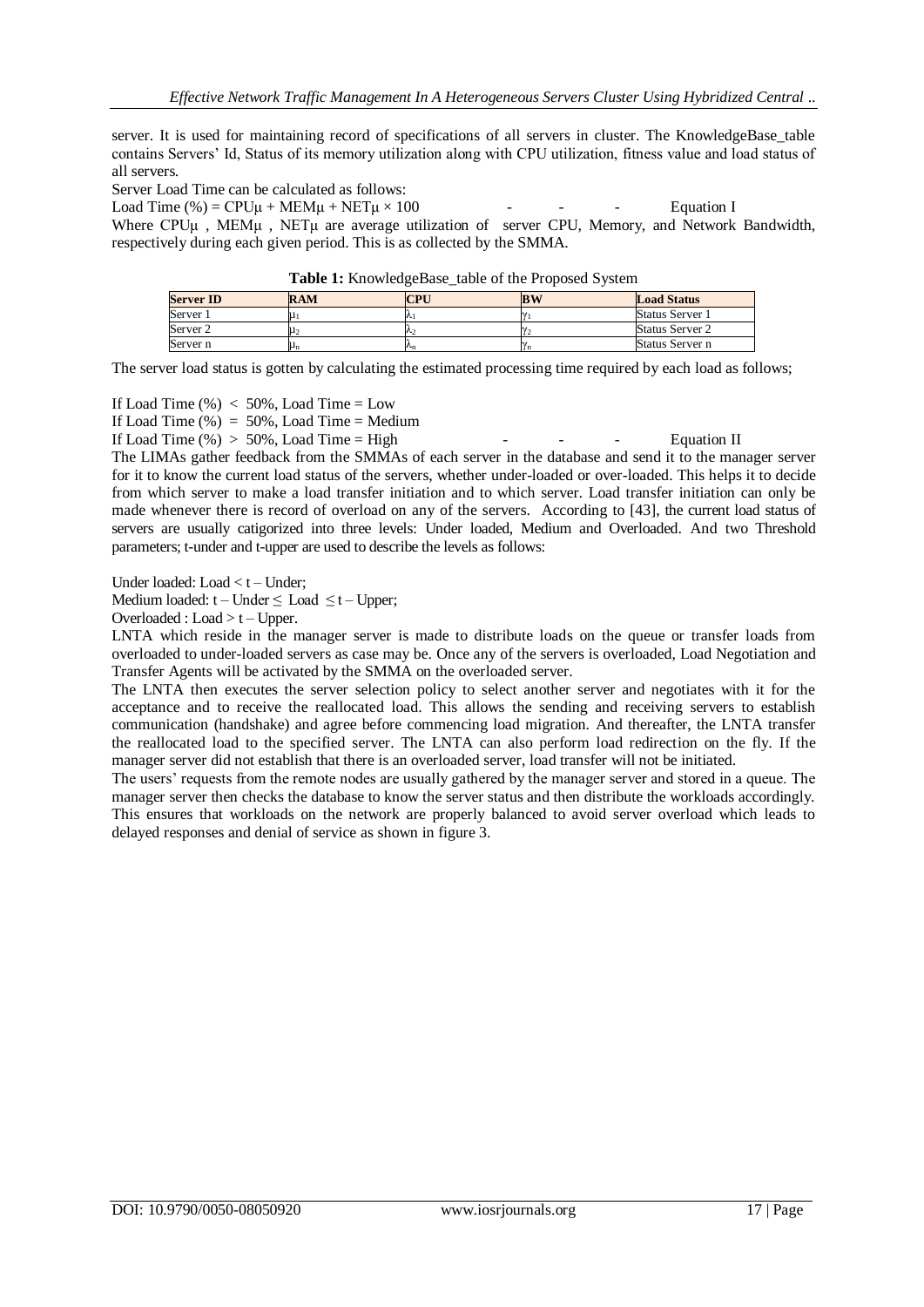

Figure 3: Architecture of the Proposed System

### V. **Conclusion**

Network traffic management in a heterogeneous server cluster is usually complex because of the varied computational capabilities of the connecting servers. Employing the centralized server algorithm in achieving effective load balancing has over time shown some flaws such as inter process communication overhead which lead to traffic congestion and delay in service delivery. To bridge this gap, Mobile agents were introduced into the system to form a hybridized central and mobile agent-based system. With this, the manager server performs the function of load allocation and load transfer initiation; other connection servers are saddled with the duty of processing the users' requests.

The mobile agents help in checking the status of all the connecting servers, updating the manager server database and transferring of workload from overloaded servers to less loaded servers. This greatly improves the system throughput and communication overhead as the connecting servers need not communication with each other again. The real time update of the system database or dispatch table on the connecting status makes the system dynamic and intelligent. This helps the manager server to take real time decision on load allocation and also gives room for failover server whenever there is server failure thereby increasing the scalability of the system, quality of service and reduces denial of service. There is also the introduction of fault tolerance system to keep track of all the mobile agents in case any loss of and the agents on transit in order to restore or create a new one.

#### **References**

- [1]. Gbanbari, M., Gavalas, D., Greenwood, D. and O'Mahony, M. (2000). Advanced Network Monitoring Applications based on Mobile/Intelligent Agent Technology. *Computer Communication Journal* 23(8), 720-730.
- [2]. Ritika J. and Harjot K. (2014). Load Balancing Techniques using Mobile Agents. *IPASJ International Journal of Computer Science,* 2(12), 34-38.
- [3]. Zhao, Q., Wang, H. and Zhang, Y. (2002). Comparison Study of Three Mobile Agent Systems. A Term Paper in University of Connecticut, 121-124.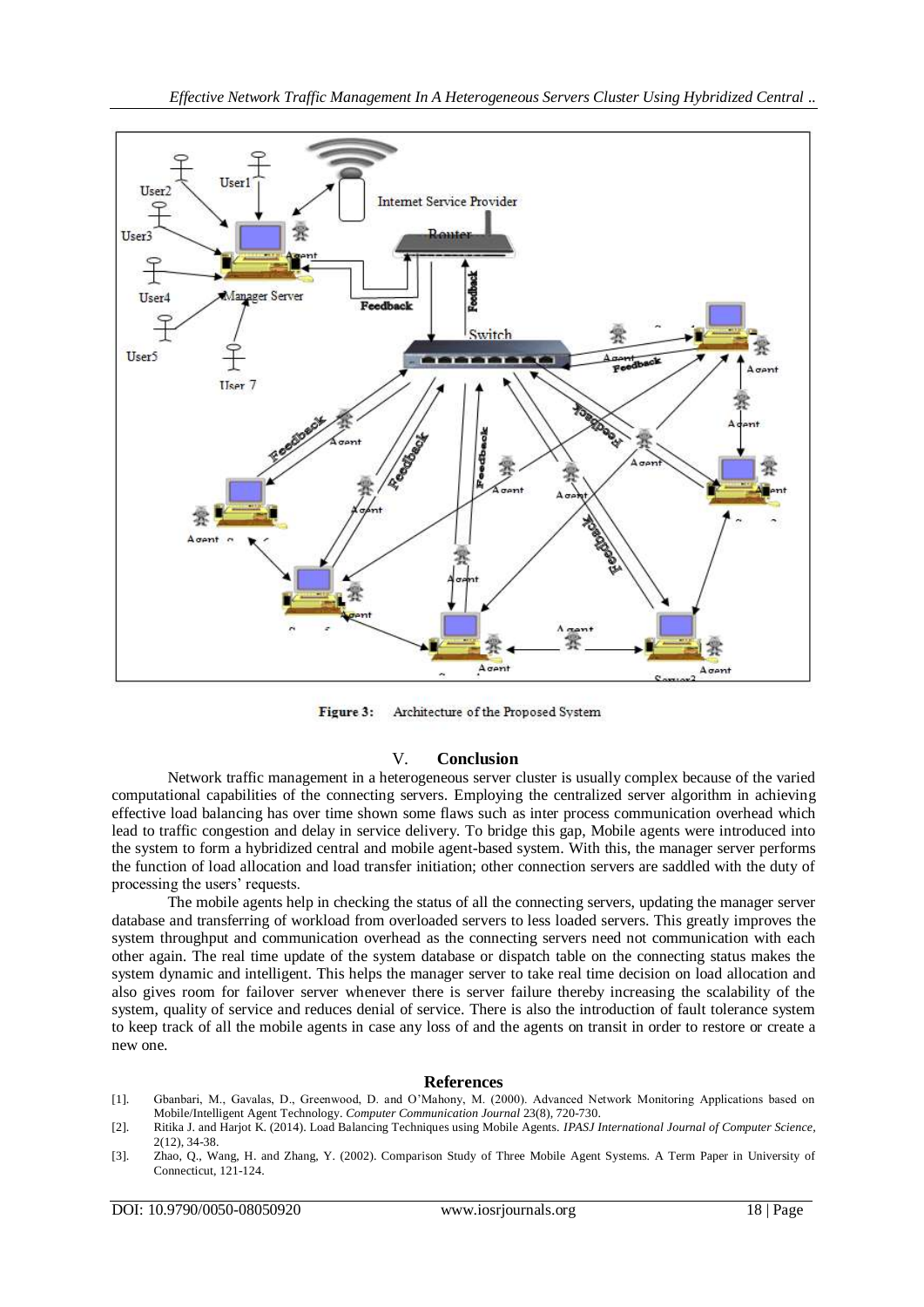- [4]. Ajay, A. J., Shriwastava, S. K. (2012). Design of an Optimized Virtual Server for Efficient management of Cloud Load in Multiple Cloud Environments. *International Journal of Application and Innovation in Engineering & Management.* 1(3), 8.
- [5]. Ajay, A. J. and Renu, J. (2016). Dynamic Load Management in Cloud Computing Environment. *International Journal of Innovative Research in Electrical, Electronics, Instrumentation and Control Engineering.* 4(9), 186-190.
- [6]. Schroeder, T., Goddard, S. and Ramamurthy, B. (2000). Scalable Web Server Clustering Technologies. *IEEE Network*, 14(3), 38-45.
- [7]. Lockwood, J. W., McKeown, N., Watson, G., Gibb, G., Hartke, P., Naous, J. and Luo, J. (2007). NetFPGA--an open platform for gigabit-rate network switching and routing. In 2007 IEEE International Conference on Microelectronic Systems Education, IEEE, 160-161.
- [8]. Fogel, K. (2005). Producing open source software: How to run a successful free software project. " O'Reilly Media, Inc.", 13-15.
- [9]. Rosebrock, E. and Filson, E. (2006). Setting up LAMP: getting Linux, Apache, MySQL, and PHP working together, John Wiley & Sons, 55-58.
- [10]. Kumar, R., Jain, K., Maharwal, H., Jain, N. and Dadhich, A. (2014). Apache Cloudstack: Open source infrastructure as a service cloud computing platform. Proceedings of the *International Journal of Advancement in Engineering Technology, Management and Applied Science*, 111-116.
- [11]. Lerner, J. and Tirole, J. (2002). Some simple economics of open source. *The Journal of Industrial Economics,* 50(2), 197-234.
- [12]. Campbell-Kelly, M. and Garcia-Swartz, D. D. (2007). From products to services: The software industry in the internet era. Business History Review, 81(4), 735-764.
- [13]. Forman, G. H. and Zahorjan, J. (1994). The challenges of mobile computing. *Computer*, *27*(4), 38-47.
- [14]. http://www.diffen.com/difference/Apache\_vs\_IIS
- [15]. Branko, R. and Mario, Z. (2011). Analysis of Issues with Load Balancing Algorithms in Hosted Cloud Environments. In 2011 Proceedings of the 34th International Convention MIPRO, IEEE, 416-420.
- [16]. Dias, D., Kish, W., Mukherjee, R. and Tewari, R., (1996). A Scalable and Highly Available Web-Server, in Proc. 4th International Computer Conference, IEEE Computer Society, San Jose, CA, 85-92.
- [17]. Kreutz, D., Ramos, F., Verissimo, P., Rothenberg, C. E., Azodolmolky, S. and Uhlig, S. (2014). Software-defined networking: A comprehensive survey. *arXiv preprint arXiv:*14(6), 440.
- [18]. Cardellini, V., Colajanni, M. and Yu, P. S. (1999). Dynamic load balancing on web-server systems. *IEEE Internet computing*, 3(3), 28-39.
- [19]. Case, J. D. (1991). Management of switched multimegabit data service (SMDS) using the simple network management protocol (SNMP). In [1991] Proceedings 16th Conference on Local Computer Networks, IEEE, 362-368.
- [20]. Boonk, M., DeGroot, D., Brazien, F. and Oskamp, A. (2005). Issues in Mobile in a Mobile Agent-based Multimedia Retrieval Scenario, Proceedings of the 4<sup>th</sup> International Workshop on the Law and Electronic Agents, (LEA '05). Online at: lea-online.net, 35-37.
- [21]. Sundsted, T. (1998). Agents on the move, Bolster your client apps by adding agent mobility. *URL: http://www. javaworld. com/javaworld/jw-07-1998/jw-07-howto. Html*, 123-125.
- [22]. Lange, D. B. and Oshima, M. (1998). Mobile agents with Java: the Aglet API. World Wide Web, 1(3), 111-121.
- [23]. Lange, D. and Oshima, M. (1999). Seven good reasons for Mobile Agents. *Communication of the ACM,* 42(3): 88-89.
- [24]. Bieszczad, A., Pagurek, B. and White, T. (1998). Mobile agents for network management. IEEE Communications Surveys, Fourth Quarter, 1(1), 7.
- [25]. Parveen J. and Daya, G. (2009). An Algorithm for Dynamic Load Balancing in Distributed Systems with Multiple Supporting Servers by Exploiting the Interrupt Service. *International Journal of Recent Trends in Engineering*, 1(1), 232.
- [26]. William, L., Karypis, G., Kumar, V. and Biswas, R. (2000). Load balancing across near-homogeneous multi-resource servers. In Proceedings 9th Heterogeneous Computing Workshop (HCW 2000), IEEE, 60-71.
- [27]. Andrews, G. R., Dobkin, D. P. and Downey, P. J. (1982). Distributed allocation with pools of servers. In Proceedings of the first ACM SIGACT-SIGOPS symposium on Principles of distributed computing, ACM, 73-83.
- [28]. Sandeep S., Sarabjit, S. and Meenakshi S. (2008). Performance Analysis of Load Balancing Algorithms, Academy of Science, Engineering and Technology, 38, 269-272.
- [29]. Chen, Y., Wen, H., Wu, J., Song, H., Xu, A., Jiang, Y., ... & Wang, Z. (2019). Clustering based physical-layer authentication in edge computing systems with asymmetric resources. *Sensors*, *19*(8), 1926.
- [30]. Abdallah, M., Griwodz, C., Chen, K. T., Simon, G., Wang, P. C., and Hsu, C. H. (2018). Delay-sensitive video computing in the cloud: A survey. *ACM Transactions on Multimedia Computing, Communications, and Applications (TOMM)*, *14*(3), 54.
- [31]. Patel, R. B. and Garg, K. (2004). A New Paradigm for Mobile Agent Computing, WSEAS Transaction on Computers, 1(3), 57-64.
- [32]. Vijayakumar G. D. and Rhymend U.V. (2014). Distribution of load using Mobile Agent in Distributed Web Servers. *American Journal of Applied Sciences,* 11(5), 811-817.
- [33]. Cao, J., Sun, Y., Wang, X. and Das, S. K., (2003). Scalable Balancing in Distributed Web Servers Using Mobile Agents. *Journal of Parallel and Distributed Computing*, 63(10), 996 - 1005.
- [34]. Berende, C. A. S., Ruurda, J. P., Hazenberg, C. E. V. B., Olsman, J. G., and Van Geffen, H. J. A. A. (2007). Inguinal hernia treatment with the Prolene Hernia System in a Dutch regional training hospital. *Hernia*, 11(4), 303.
- [35]. Patel, R. B., Nehra, N. and Bhat, V. K. (2007). A Framework for Distributed Dynamic Load Balancing in Heterogeneous Cluster. *Journal of Computer Science*, 3(1), 14 - 24.
- [36]. Outtagarts, A. (2009). Mobile agent-based applications: A Survey. *International Journal of Computer Science and Network Security*, 9(11), 331-339.
- [37]. Satoh, I. (2003). Building reusable mobile agents for network management. IEEE Transactions on Systems, Man, and Cybernetics, Part C (Applications and Reviews), 33(3), 350-357.
- [38]. Mohamed, B., Abdellatif, S. and Ilias, C. (2013). Load Balancing Management by efficient Controlling Mobiles Agents. *International Journal of Soft Computing and Engineering*, 2(6), 24-27.
- [39]. Tripathi, A., Ahmed, T., Pathak, S., Carney, M. and Dokas, P. (2002). Paradigms for mobile agent based active monitoring of Network Systems. In NOMS 2002. IEEE/IFIP Network Operations and Management Symposium.'Management Solutions for the New Communications World', IEEE, 65-78.
- [40]. Bohoris, C., Pavlou, G. and Cruickshank, H. (2000). Using mobile agents for network performance management. In NOMS 2000. 2000 IEEE/IFIP Network Operations and Management Symposium. "The Networked Planet: Management Beyond 2000", IEEE*,* 637-652.
- [41]. Poor, R., (1997). Hyphos A Self –organizing, Wireless Network. Master's thesis, MIT Media Lab. [http://ttt.media.mit.edu/pia/Research/Hyphos.](http://ttt.media.mit.edu/pia/Research/Hyphos)